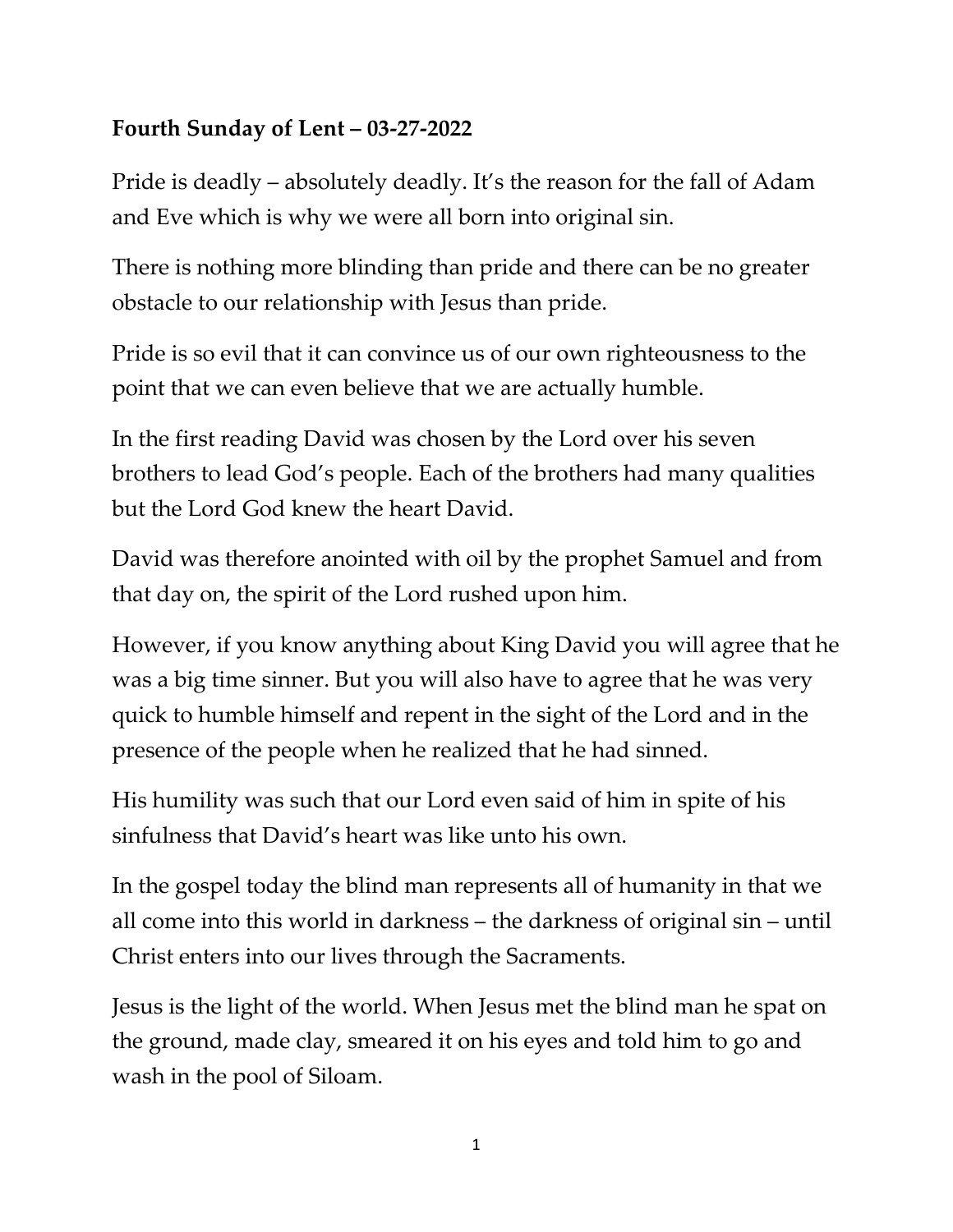This was a foreshadowing of the Sacrament of Baptism – we are born in darkness out of the clay of the earth and reborn into the light in the waters of Baptism.

This poor blind beggar didn't hesitate for a moment to do exactly as Jesus commanded. As we heard in the gospel, "he went and washed, and came back able to see."

This infuriated many of the Pharisees, allegedly because Jesus had performed this miracle on the Sabbath.

So they brought the man born blind in for questioning, and then his parents, and then they brought the man back again.

But they weren't interested in anything he or anyone else had to say. They had already made up their minds and condemned Jesus in their hearts and were just looking for anything to justify their actions.

Listen again to the simplicity of this humble man who was born blind.

"This is what is so amazing…we know that God does not listen to sinners, but if one is devout and does his will, he listens to him. It is unheard of that anyone ever opened the eyes of a person born blind. If this man were not from God he would not be able to do anything."

Now listen again to the Pharisees response, "You were born totally in sin, and are you trying to teach us?" Then they threw him out.

They had no intention of discovering the truth, their hearts were too proud. And when they realized that they were not going to be able to manipulate this man they wanted nothing more to do with him.